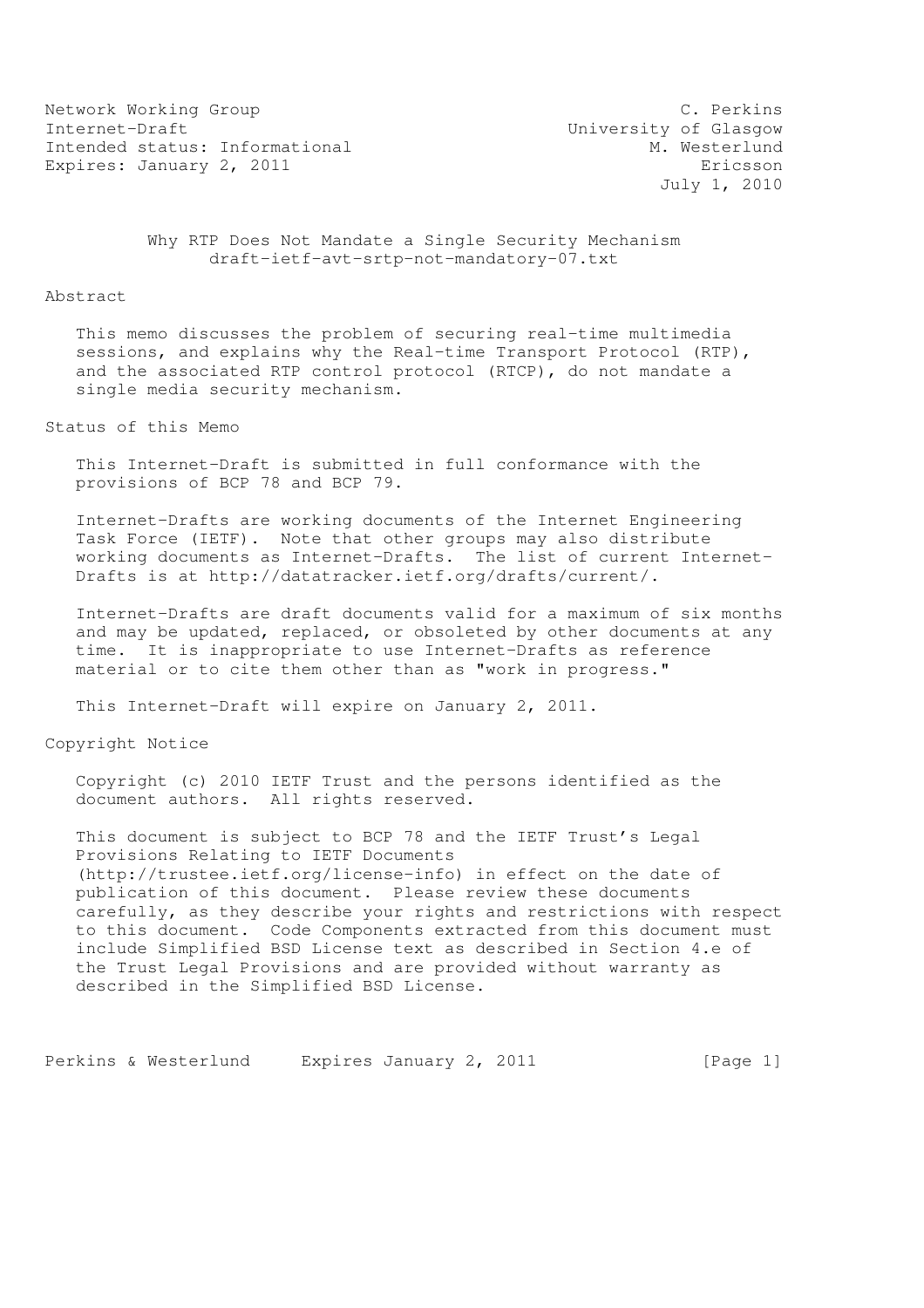Table of Contents

|    | RTP Applications and Deployment Scenarios 3                   |  |
|----|---------------------------------------------------------------|--|
|    | 3. Implications for RTP Security 4                            |  |
|    | 4. Implications for Key Management 5                          |  |
|    | 5. On the Requirement for Strong Security in IETF protocols 6 |  |
| 6. |                                                               |  |
|    | 7. Security Considerations 7                                  |  |
|    |                                                               |  |
|    |                                                               |  |
|    |                                                               |  |
|    |                                                               |  |

Perkins & Westerlund Expires January 2, 2011 [Page 2]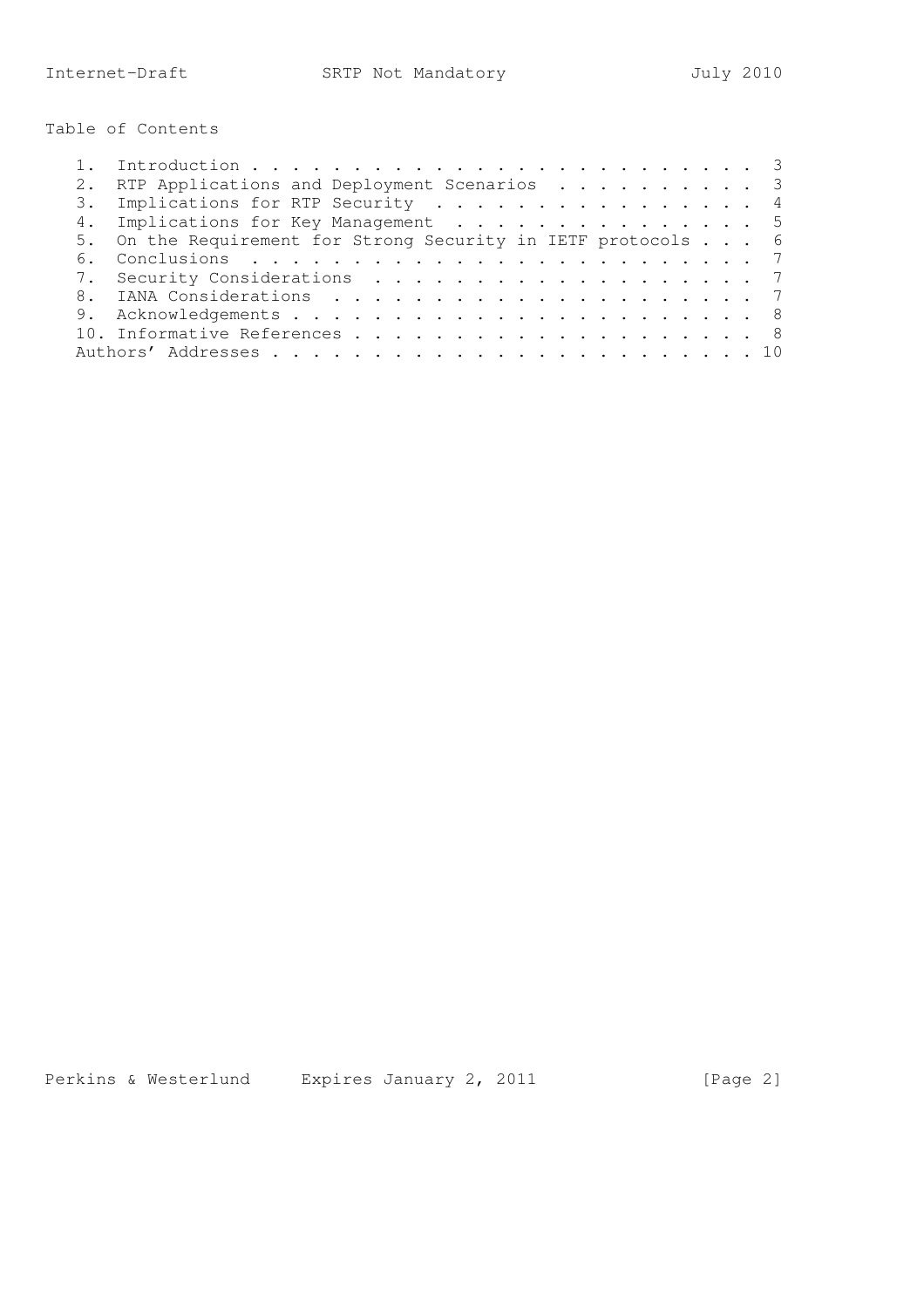## 1. Introduction

 The Real-time Transport Protocol (RTP) [RFC3550] is widely used for voice over IP, Internet television, video conferencing, and various other real-time and streaming media applications. Despite this, the base RTP specification provides very limited options for media security, and defines no standard key exchange mechanism. Rather, a number of extensions are defined to provide confidentiality and authentication of RTP media streams and RTCP control messages, and to exchange security keys. This memo outlines why it is appropriate that multiple extension mechanisms are defined, rather than mandating a single security and keying mechanism.

 This memo provides information for the community; it does not specify a standard of any kind.

 The structure of this memo is as follows. Section 2 describes the scenarios in which RTP is deployed. Following this, Section 3 outlines the implications of this range of scenarios for media confidentially and authentication, and Section 4 outlines the implications for key exchange. Section 5 outlines how the RTP framework meets the requirement of BCP 61. Section 6 then concludes and gives some recommendations.

2. RTP Applications and Deployment Scenarios

 The range of application and deployment scenarios where RTP has been used includes, but is not limited to, the following:

- o Point-to-point voice telephony (fixed and wireless networks)
- o Point-to-point video conferencing
- o Centralised group video conferencing with a multipoint conference unit (MCU)
- o Any Source Multicast video conferencing (light-weight sessions; Mbone conferencing)
- o Point-to-point streaming audio and/or video
- o Source-specific multicast (SSM) streaming to large group (IPTV and 3GPP Multimedia Broadcast Multicast Service (MBMS) [MBMS])
- o Replicated unicast streaming to a group

Perkins & Westerlund Expires January 2, 2011 [Page 3]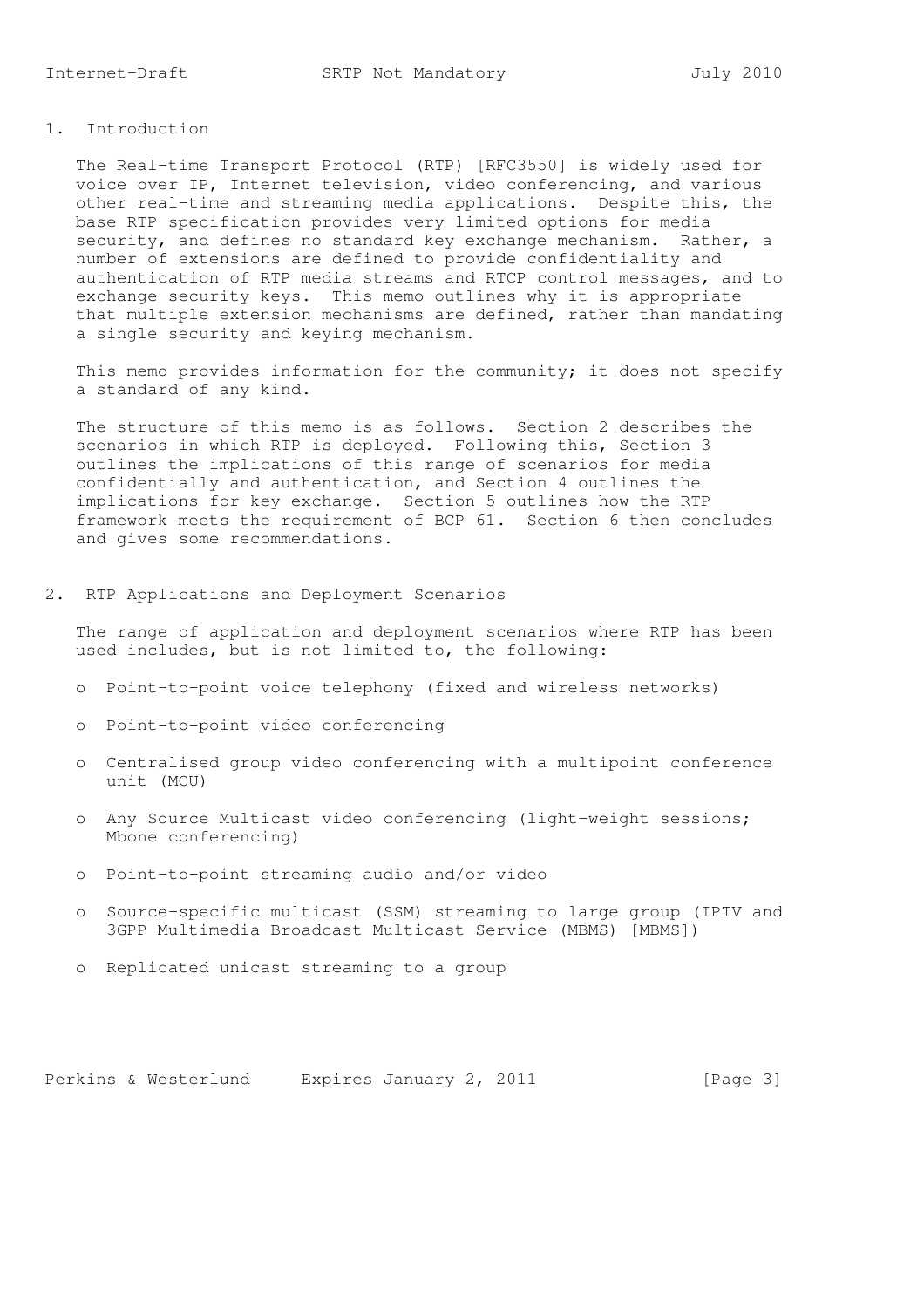- o Interconnecting components in music production studios and video editing suites
- o Interconnecting components of distributed simulation systems
- o Streaming real-time sensor data

 As can be seen, these scenarios vary from point-to-point to very large multicast groups, from interactive to non-interactive, and from low bandwidth (kilobits per second) to very high bandwidth (multiple gigabits per second). While most of these applications run over UDP [RFC0768], some use TCP [RFC0793], [RFC4614] or DCCP [RFC4340] as their underlying transport. Some run on highly reliable optical networks, others use low rate unreliable wireless networks. Some applications of RTP operate entirely within a single trust domain, others are inter-domain, with untrusted (and potentially unknown) users. The range of scenarios is wide, and growing both in number and in heterogeneity.

3. Implications for RTP Security

 The wide range of application scenarios where RTP is used has led to the development of multiple solutions for securing RTP media streams and RTCP control messages, considering different requirements. Perhaps the most widely applicable of these solutions is the Secure RTP (SRTP) framework [RFC3711]. This is an application-level media security solution, encrypting the media payload data (but not the RTP headers) to provide some degree of confidentiality, and providing optional source origin authentication. It was carefully designed to be both low overhead, and to support the group communication features of RTP, across a range of networks.

 SRTP is not the only media security solution in use, however, and alternatives are more appropriate for some scenarios. For example, many client-server streaming media applications can run over a single TCP connection, multiplexing media data with control information on that connection (RTSP [I-D.ietf-mmusic-rfc2326bis] is a widely used example of such a protocol). The natural way to provide media security for such client-server media applications is to use TLS [RFC5246] to protect the TCP connection, sending the RTP media data over the TLS connection. Using the SRTP framework in addition to TLS is unnecessary, and would result in double encryption of the media, and SRTP cannot be used instead of TLS since it is RTP-specific, and so cannot protect the control traffic.

 Other RTP use cases work over networks which provide security at the network layer, using IPsec. For example, certain 3GPP networks need

Perkins & Westerlund Expires January 2, 2011 [Page 4]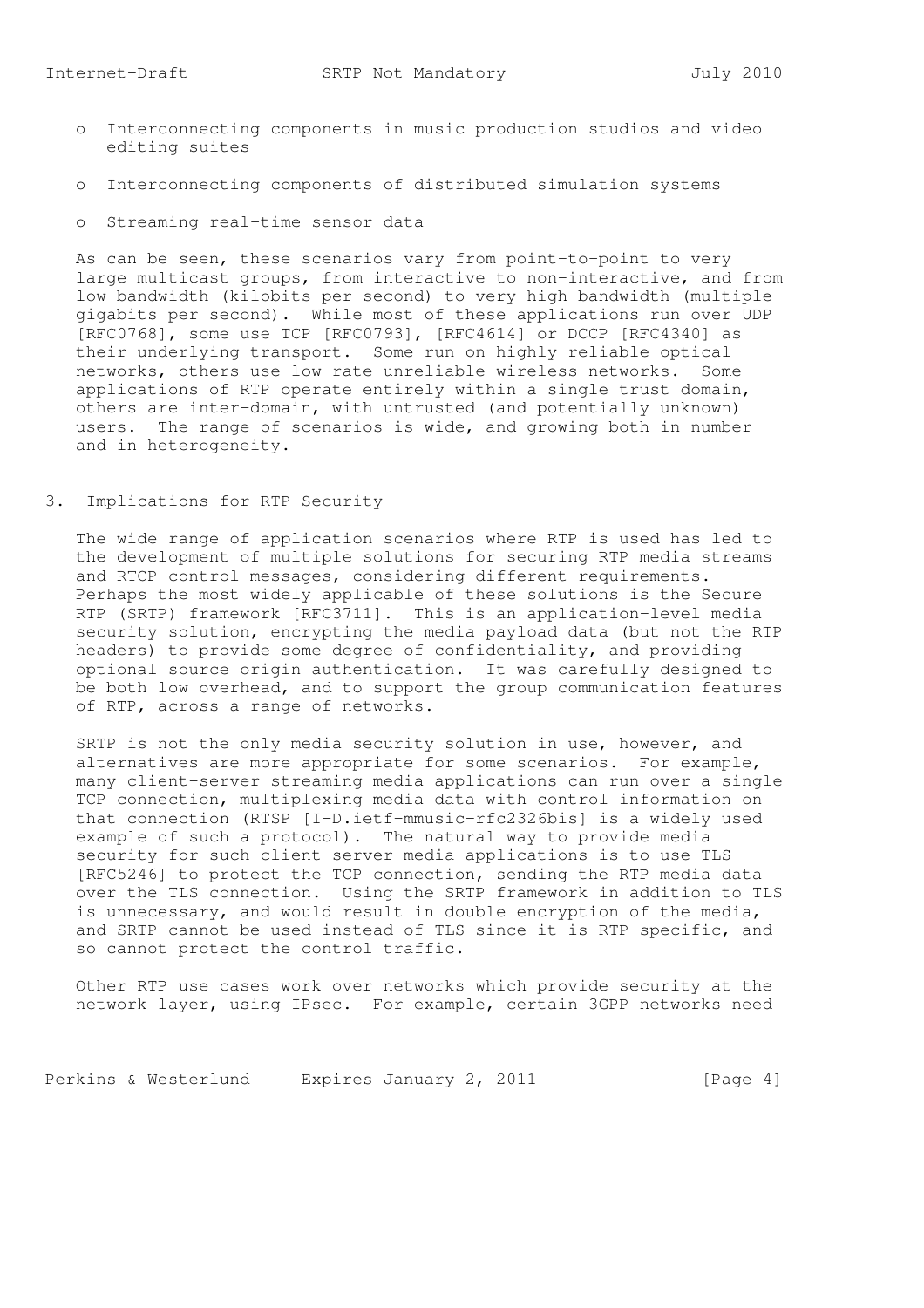IPsec security associations for other purposes, and can reuse those to secure the RTP session [3GPP.33.210]. SRTP is, again, unnecessary in such environments, and its use would only introduce overhead for no gain.

 For some applications it is sufficient to protect the RTP payload data while leaving RTP, transport, and network layer headers unprotected. An example of this is RTP broadcast over DVB-H [ETSI.TS.102.474], where one mode of operation uses ISMAcryp (http://www.isma.tv/specs/ISMA\_E&Aspec2.0.pdf) to encrypt the RTP payload data only.

 Finally, the link layer may be secure, and it may be known that the RTP media data is constrained to that single link (for example, when operating in a studio environment, with physical link security). An environment like this is inherently constrained, but might avoid the need for application, transport, or network layer media security.

 All these are application scenarios where RTP has seen commercial deployment. Other use case also exist, with additional requirements. There is no media security protocol that is appropriate for all these environments. Accordingly, multiple RTP media security protocols can be expected to remain in wide use.

4. Implications for Key Management

 With such a diverse range of use cases come a range of different protocols for RTP session establishment. Mechanisms used to provide security keying for these different session establishment protocols can basically be put into two categories: inband and out-of-band in relation to the session establishment mechanism. The requirements for these solutions are highly varying. Thus a wide range of solutions have been developed in this space:

- o A common use case for RTP is probably point-to-point voice calls or centralised group conferences, negotiated using SIP [RFC3261] with the SDP offer/answer model [RFC3264], operating on a trusted infrastructure. In such environments, SDP security descriptions [RFC4568] or the MIKEY [RFC4567] protocol are appropriate keying mechanisms, piggybacked onto the SDP [RFC4566] exchange. The infrastructure may be secured by protecting the SIP exchange using TLS or S/MIME, for example [RFC3261]. Protocols such as DTLS [RFC5764] or ZRTP [I-D.zimmermann-avt-zrtp] are also appropriate in such environments.
- o Point-to-point RTP sessions may be negotiated using SIP with the offer/answer model, but operating over a network with untrusted

Perkins & Westerlund Expires January 2, 2011 [Page 5]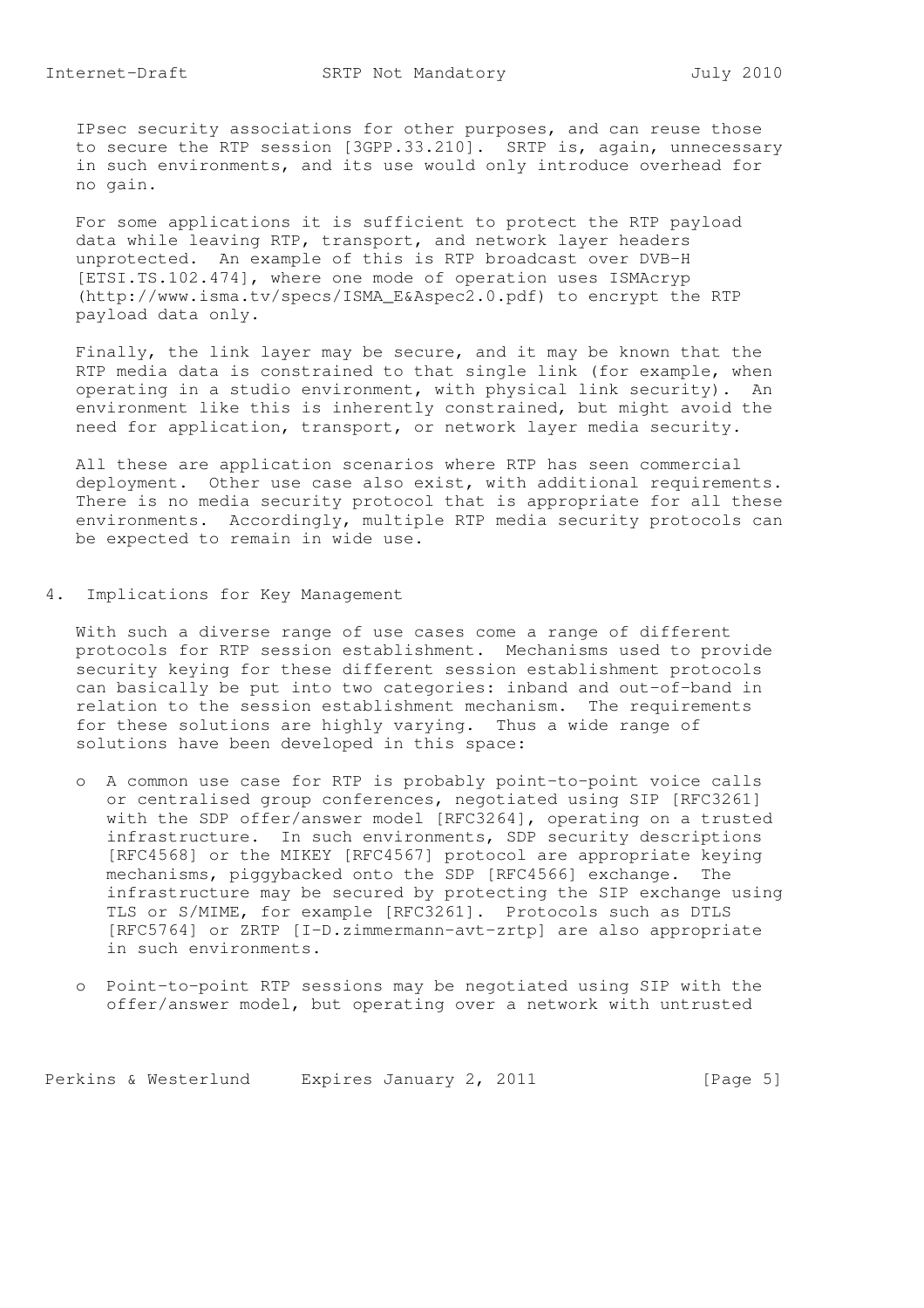infrastructure. In such environments, the key management protocol is run on the media path, bypassing the untrusted infrastructure. Protocols such as DTLS [RFC5764] or ZRTP [I-D.zimmermann-avt-zrtp] are useful here.

- o For point-to-point client-server streaming of RTP over RTSP, a TLS association is appropriate to manage keying material, in much the same manner as would be used to secure an HTTP session.
- o A session description may be sent by email, secured using S/MIME or PGP, or retrieved from a web page, using HTTP with TLS.
- o A session description may be distributed to a multicast group using SAP or FLUTE secured with S/MIME.
- o A session description may be distributed using the Open Mobile Alliance DRM key management specification [OMA-DRM] when using a point-to-point streaming session setup with RTSP in the 3GPP PSS environment [PSS].
- o In the 3GPP Multimedia Broadcast Multicast Service (MBMS) system, HTTP and MIKEY are used for key management [MBMS-SEC].

 A more detailed survey of requirements for media security management protocols can be found in [RFC5479]. As can be seen, the range of use cases is wide, and there is no single protocol that is appropriate for all scenarios. These solutions have been further diversified by the existence of infrastructure elements such as authentication solutions that are tied into the key manangement.

5. On the Requirement for Strong Security in IETF protocols

 BCP 61 [RFC3365] puts a requirement on IETF protocols to provide strong, mandatory to implement, security solutions. This is actually quite a difficult requirement for any type of framework protocol, like RTP, since one can never know all the deployment scenarios, and if they are covered by the security solution. It would clearly be desirable if a single media security solution and a single key management solution could be developed, satisfying the range of use cases for RTP. The authors are not aware of any such solution, however, and it is not clear that any single solution can be developed.

 For a framework protocol it appears that the only sensible solution to the requirement of BCP 61 is to develop or use security building blocks, like SRTP, SDP security descriptions [RFC4568], MIKEY, DTLS, or IPsec, to provide the basic security services of authorization,

Perkins & Westerlund Expires January 2, 2011 [Page 6]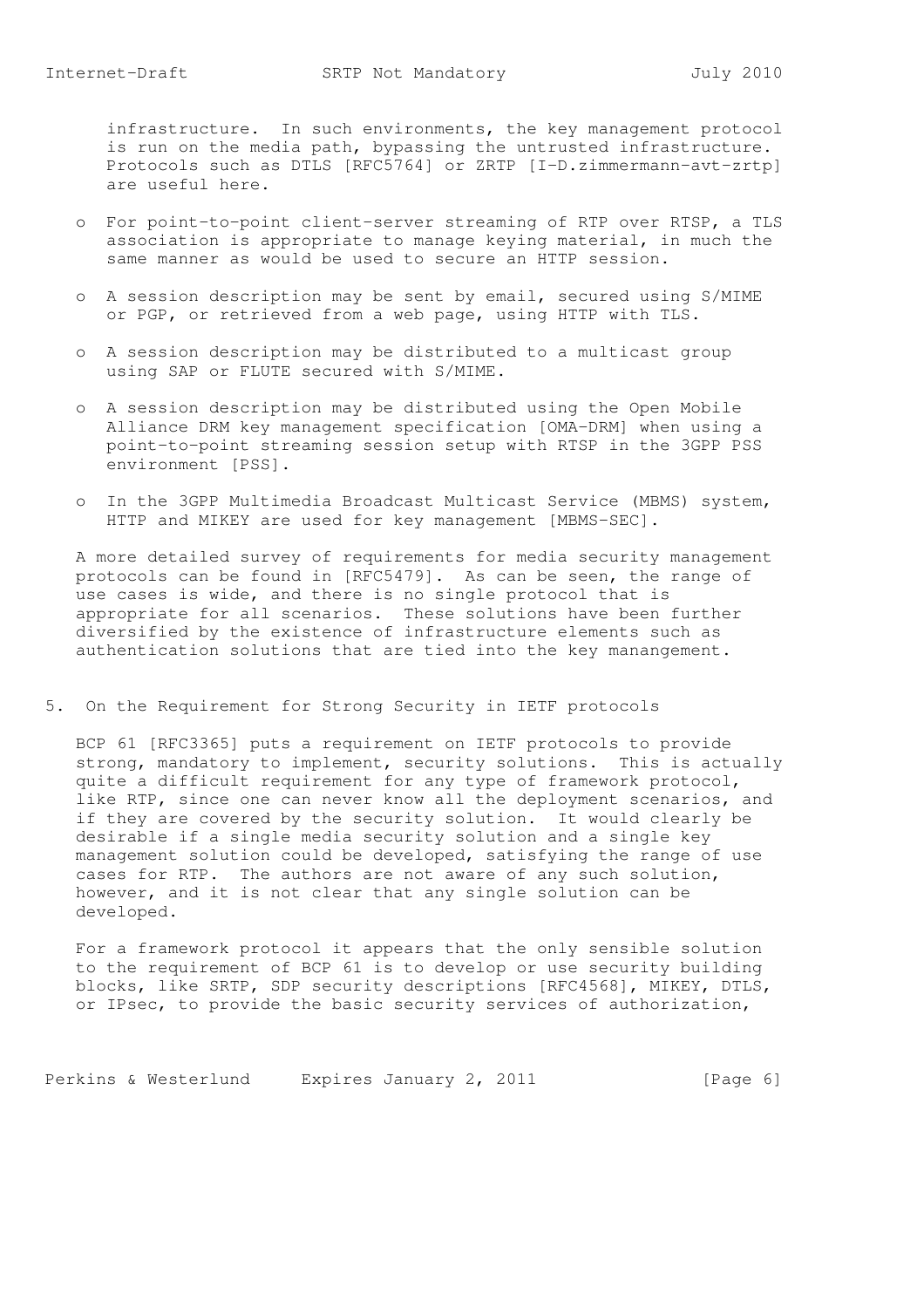data integrity protection and date confidentiality protection. When new usages of the RTP framework arise, one needs to analyze the situation, to determine if the existing building blocks satisfy the requirements. If not, it is necessary to develop new security building blocks.

 When it comes to fulfilling the "MUST Implement" strong security for a specific application, it will fall on that application to actually consider what building blocks it is required to support. To maximize interoperability it is desirable if certain applications, or classes of application with similar requirements, agree on what data security mechanisms and key-management should be used. If such agreement is not possible, there will be increased cost, either in the lack of interoperability, or in the need to implement more solutions. Unfortunately this situation, if not handled reasonably well, can result in a failure to satisfy the requirement of providing the users with an option of turning on strong security when desired.

## 6. Conclusions

 As discussed earlier it appears that a single solution can't be designed to meet the diverse requirements. In the absence of such a solution, it is hoped that this memo explains why SRTP is not mandatory as the media security solution for RTP-based systems, and why we can expect multiple key management solutions for systems using RTP.

 It is important for any RTP-based application to consider how it meets the security requirements. This will require some analysis to determine these requirements, followed by the selection of a mandatory to implement solution, or in exceptional scenarios several solutions, including the desired RTP traffic protection and key management. SRTP is a preferred solution for the protection of the RTP traffic in those use cases where it is applicable. It is out of scope for this memo to recommend a preferred key management solution.

## 7. Security Considerations

This entire memo is about security.

8. IANA Considerations

No IANA actions are required.

Perkins & Westerlund Expires January 2, 2011 [Page 7]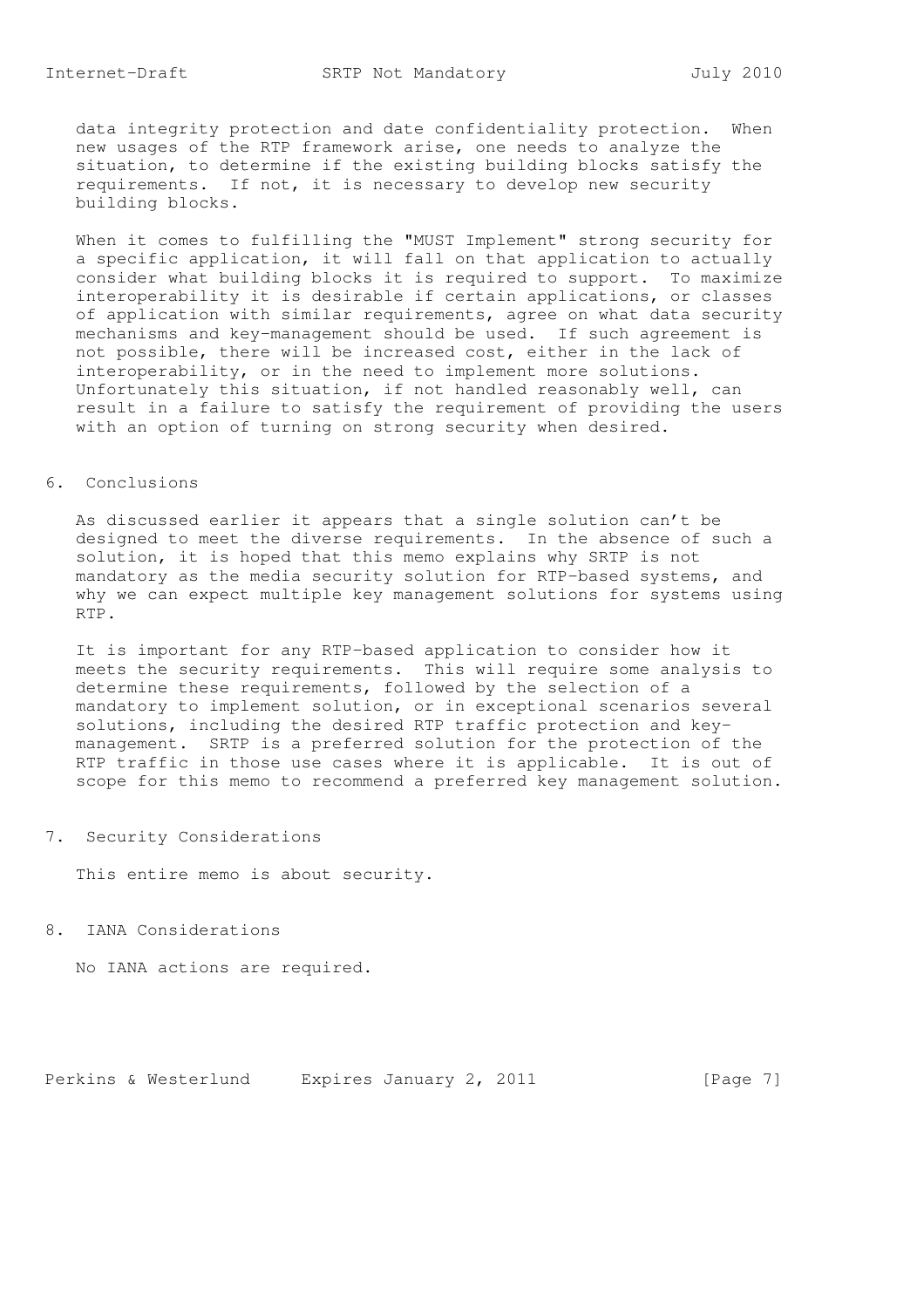Thanks to Ralph Blom, Hannes Tschofenig, Dan York, Alfred Hoenes, Martin Ellis, Ali Begen, and Keith Drage for their feedback.

10. Informative References

[3GPP.33.210]

3GPP, "IP network layer security", 3GPP TS 33.210.

- [ETSI.TS.102.474] ETSI, "Digital Video Broadcasting (DVB); IP Datacast over DVB-H: Service Purchase and Protection", ETSI TS 102 474, November 2007.
- [I-D.ietf-mmusic-rfc2326bis] Schulzrinne, H., Rao, A., Lanphier, R., Westerlund, M., and M. Stiemerling, "Real Time Streaming Protocol 2.0 (RTSP)", draft-ietf-mmusic-rfc2326bis-23 (work in progress), March 2010.
- [I-D.zimmermann-avt-zrtp] Zimmermann, P., Johnston, A., and J. Callas, "ZRTP: Media Path Key Agreement for Unicast Secure RTP", draft-zimmermann-avt-zrtp-22 (work in progress), June 2010.
- [MBMS] 3GPP, "Multimedia Broadcast/Multicast Service (MBMS); Protocols and codecs TS 26.346".
- [MBMS-SEC] 3GPP, "Security of Multimedia Broadcast/Multicast Service (MBMS) TS 33.246".
- [OMA-DRM] Open Mobile Alliance, "DRM Specification 2.0".
- [PSS] 3GPP, "Transparent end-to-end Packet-switched Streaming Service (PSS); Protocols and codecs TS 26.234".
- [RFC0768] Postel, J., "User Datagram Protocol", STD 6, RFC 768, August 1980.
- [RFC0793] Postel, J., "Transmission Control Protocol", STD 7, RFC 793, September 1981.
- [RFC3261] Rosenberg, J., Schulzrinne, H., Camarillo, G., Johnston, A., Peterson, J., Sparks, R., Handley, M., and E.

Perkins & Westerlund Expires January 2, 2011 [Page 8]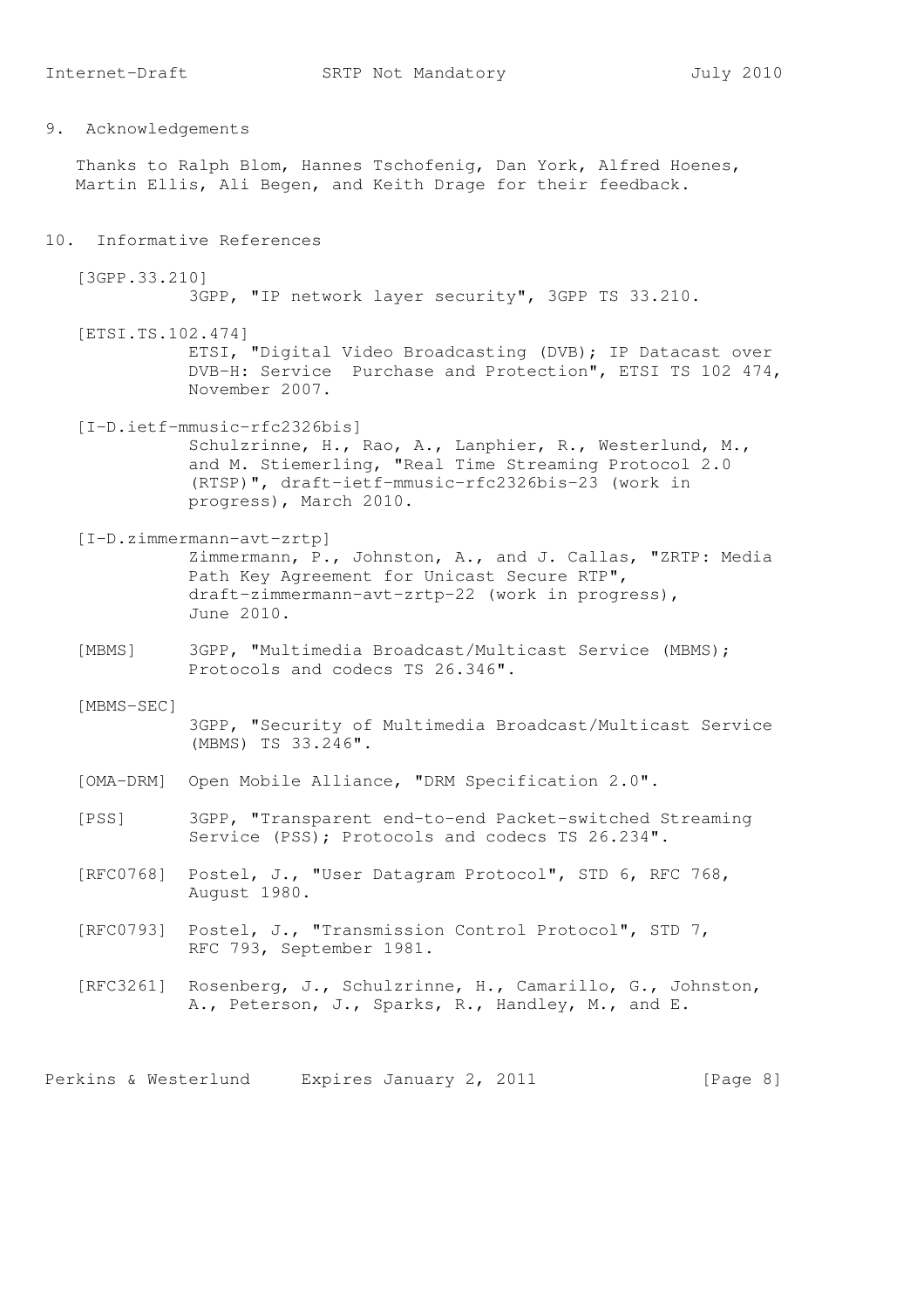Schooler, "SIP: Session Initiation Protocol", RFC 3261, June 2002.

- [RFC3264] Rosenberg, J. and H. Schulzrinne, "An Offer/Answer Model with Session Description Protocol (SDP)", RFC 3264, June 2002.
- [RFC3365] Schiller, J., "Strong Security Requirements for Internet Engineering Task Force Standard Protocols", BCP 61, RFC 3365, August 2002.
- [RFC3550] Schulzrinne, H., Casner, S., Frederick, R., and V. Jacobson, "RTP: A Transport Protocol for Real-Time Applications", STD 64, RFC 3550, July 2003.
- [RFC3711] Baugher, M., McGrew, D., Naslund, M., Carrara, E., and K. Norrman, "The Secure Real-time Transport Protocol (SRTP)", RFC 3711, March 2004.
- [RFC4340] Kohler, E., Handley, M., and S. Floyd, "Datagram Congestion Control Protocol (DCCP)", RFC 4340, March 2006.
- [RFC4566] Handley, M., Jacobson, V., and C. Perkins, "SDP: Session Description Protocol", RFC 4566, July 2006.
- [RFC4567] Arkko, J., Lindholm, F., Naslund, M., Norrman, K., and E. Carrara, "Key Management Extensions for Session Description Protocol (SDP) and Real Time Streaming Protocol (RTSP)", RFC 4567, July 2006.
- [RFC4568] Andreasen, F., Baugher, M., and D. Wing, "Session Description Protocol (SDP) Security Descriptions for Media Streams", RFC 4568, July 2006.
	- [RFC4614] Duke, M., Braden, R., Eddy, W., and E. Blanton, "A Roadmap for Transmission Control Protocol (TCP) Specification Documents", RFC 4614, September 2006.
- [RFC5246] Dierks, T. and E. Rescorla, "The Transport Layer Security (TLS) Protocol Version 1.2", RFC 5246, August 2008.
	- [RFC5479] Wing, D., Fries, S., Tschofenig, H., and F. Audet, "Requirements and Analysis of Media Security Management Protocols", RFC 5479, April 2009.
	- [RFC5764] McGrew, D. and E. Rescorla, "Datagram Transport Layer Security (DTLS) Extension to Establish Keys for the Secure Real-time Transport Protocol (SRTP)", RFC 5764, May 2010.

Perkins & Westerlund Expires January 2, 2011 [Page 9]